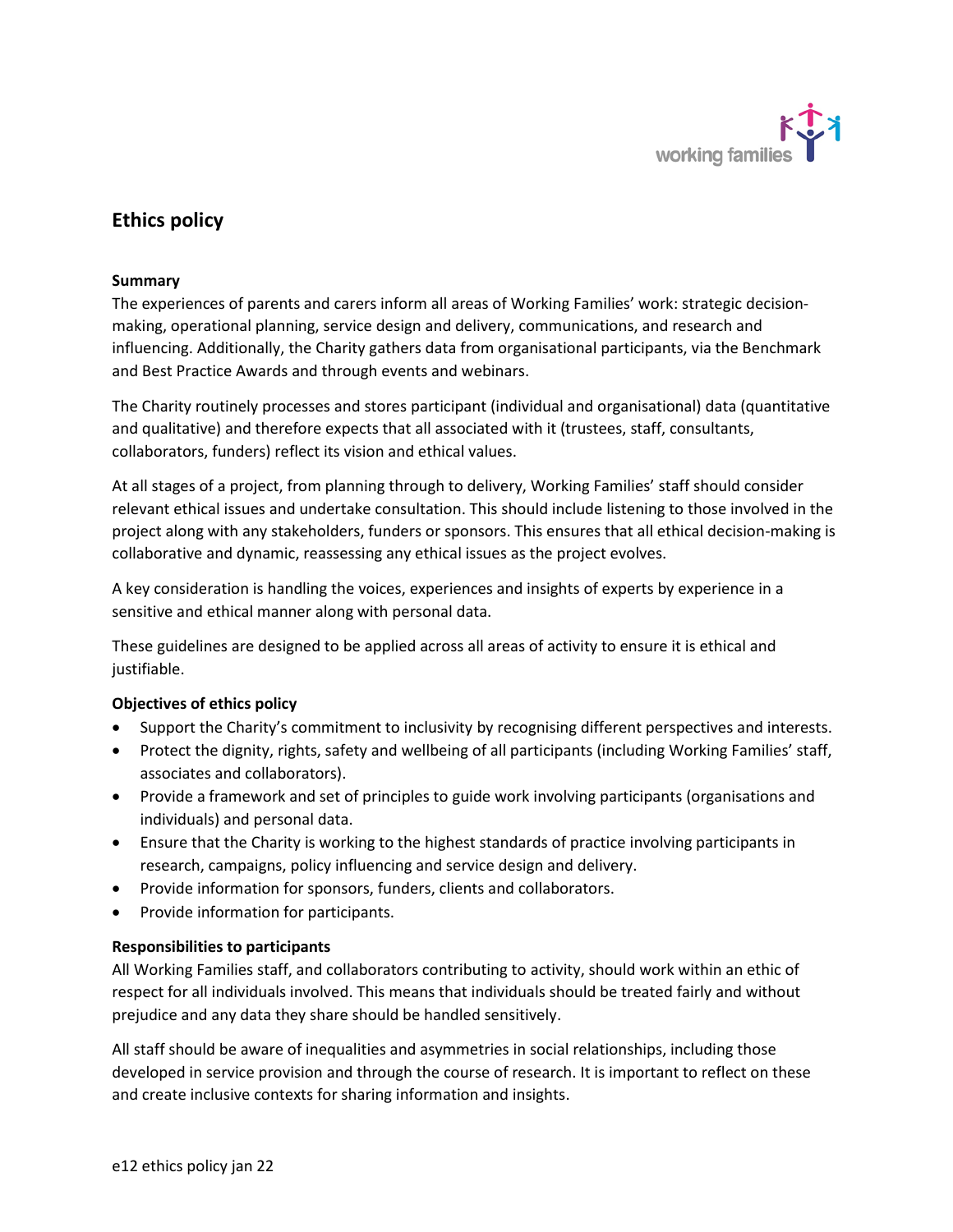

Project leads should ensure that physical, social and financial barriers to participation are overcome. This will include consideration of financial remuneration for participants of panels, focus groups or interviews along with action to meet access requirements.

Project leads should provide a **[Participant Information Sheet](https://workingfamilies.sharepoint.com/:w:/g/EX1yPsqfuvpFgKENYYlQzGQBDZnGY4MCocde7KxQlUBHyA?e=4cxcds)** (see Appendix) for all participants in research (surveys, interviews and focus groups). This should include information about the purpose of research, how it is funded and the advantages and risks of taking part.

In the context of research, researchers have a duty to share the outcomes of the research with participants if they choose to be kept informed. This could be through sharing an email with a link to the final report.

Project leads must consider how to balance maximising the value of a project to support Working Families' mission and minimising any risk or harm to participants or sponsors. For example, some benefits to participants may be compromised to achieve other gains or goals, but these compromises should be justifiable and, where possible, explicitly accounted for in the planning process.

#### **Consent**

Project leads must obtain participants' voluntary and informed consent to be involved in any research, such as interviews, surveys, focus groups and panels, and be aware that participants can withdraw at any time without providing a reason. The **Participant Information Sheet** (see Appendix) should contain information about participants' right to withdraw at any point.

Project leads must take steps to ensure that all potential participants understand what is involved in a study or communications exercise. They should be told why their participation is necessary, what they will be asked to do, what will happen to the information they provide, how that information will be used and how and to whom it will be reported. They should also be informed about the retention, sharing and any possible secondary uses of the research data.

The principles of consent apply to any possible reuse of data: for instance, if Index survey data was used by Working Families in campaigns or for other research purposes. If data are to be reused, this should be made clear when gaining initial consent. In some contexts, it may be appropriate to get consent from hosts of the data on behalf of participants.

### **Privacy and data storage**

All members of staff should recognise the entitlement of both organisations and individuals to both privacy and anonymity. Processes must be put in place for all projects that gather participant data to ensure that it is made confidential and anonymised.

Only anonymised and disaggregated data should be archived for sharing with other researchers beyond the original project team. This must be safely deleted after six years in line with Working Families' data retention plan.

All project leads must be familiar with Working Families' data security policy.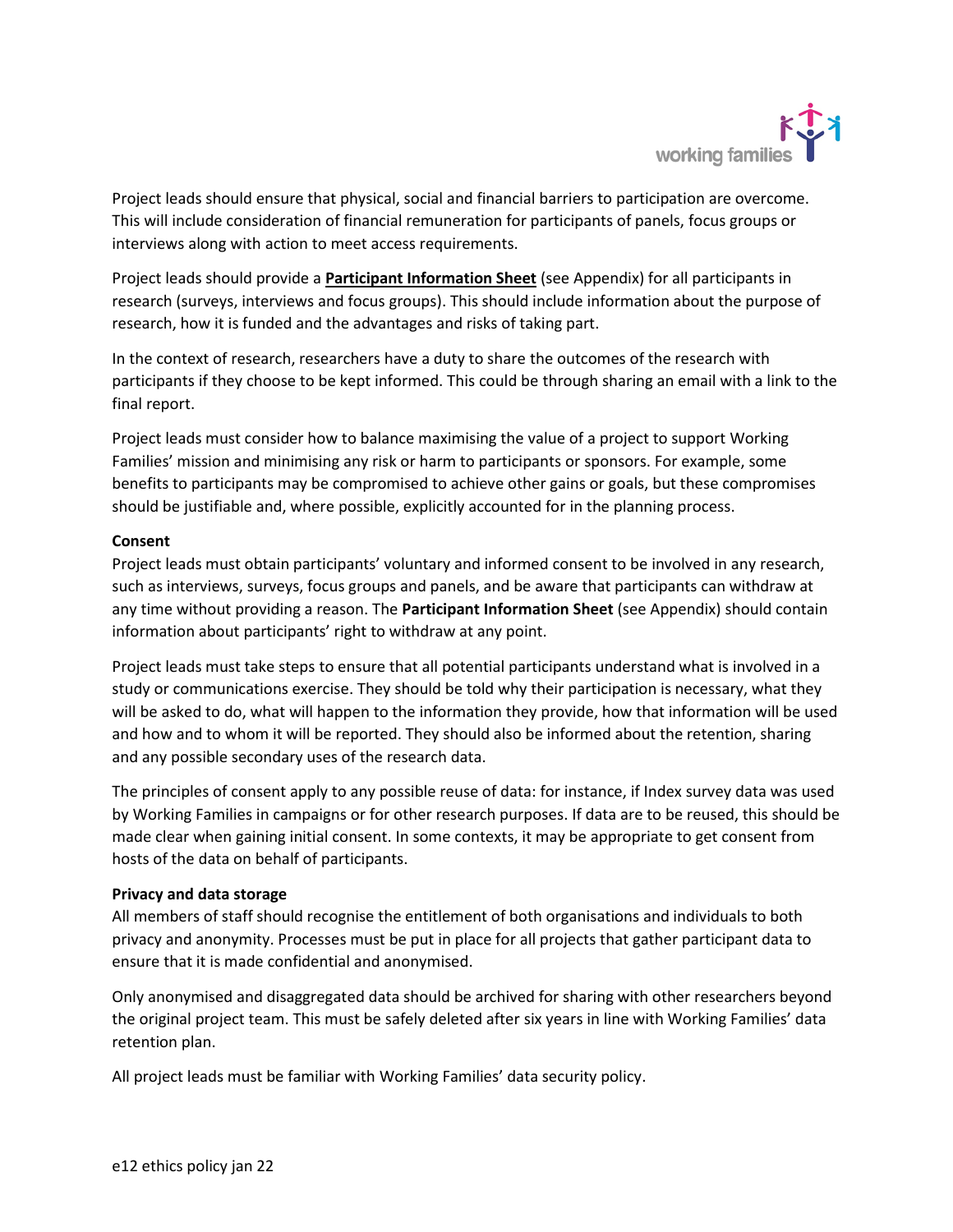

### **Minimising harm arising from participation**

Following these ethical guidelines should help to make participants of Working Families' projects feel valued and safe. Staff, and collaborators, should reflect on their duty of care to participants and minimise any potential risks throughout the project. This should also be addressed in the organisation's risk register.

Project leads should be transparent about any harm to participants that might arise as a result of the research or its publication. Any unexpected harm to participants (organisations or individuals) that arises during the research, or following its publication, should be brought to their attention immediately. For instance, negative publicity following publication may impact research participants who have given time and shared intimate experiences with researchers.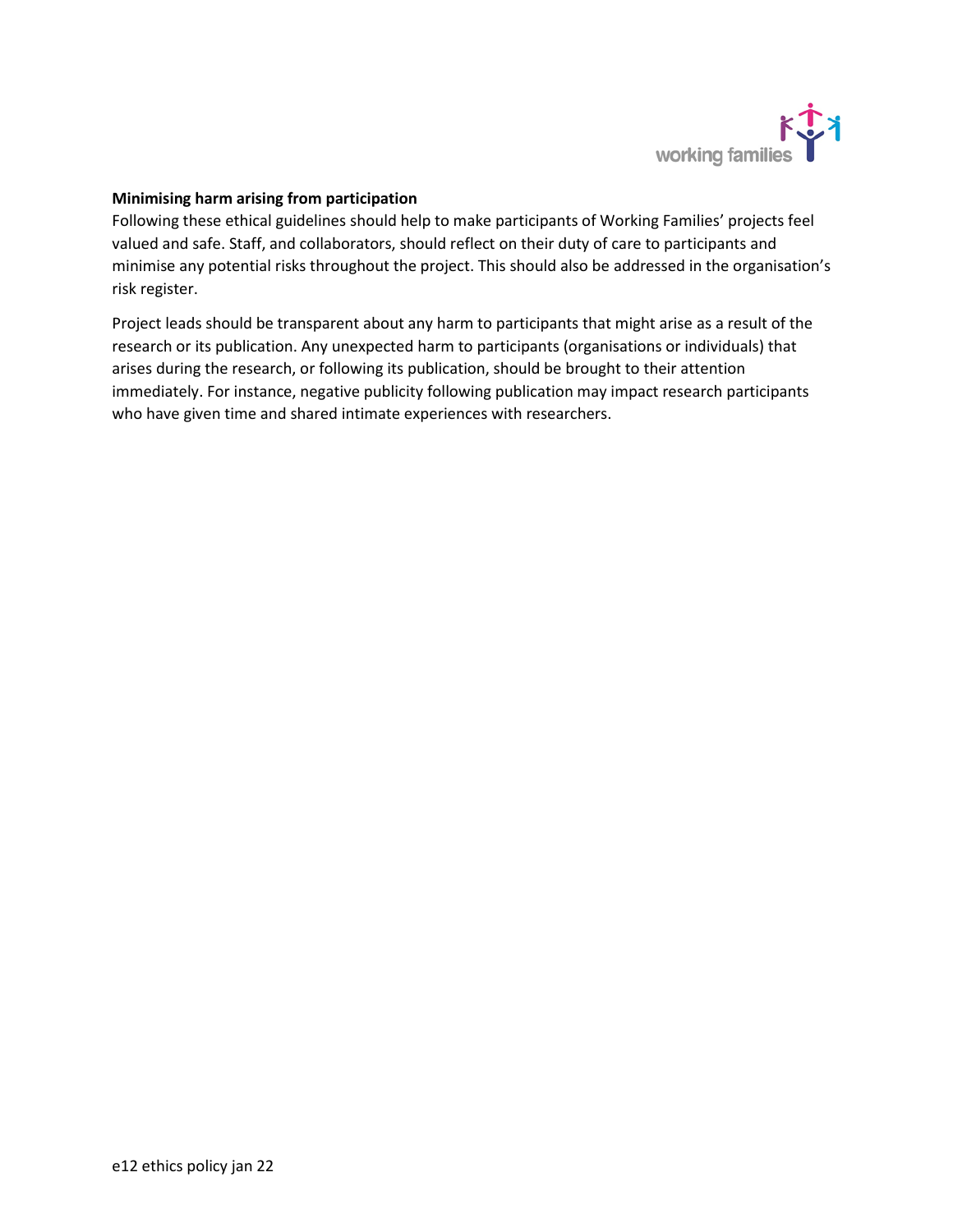

# **Appendix**

## Participant information sheet

## 1. Project title

[This should be a short and descriptive title of the project.]

## 2. Invitation

Working Families would like to invite you to participate in […] research project. Please take the time to read this information carefully so you understand why we are undertaking this research and what participation involves. If you would like any further information to help you decide about participating, don't hesitate to get in touch. (See below for contact details.)

3. What's the purpose of the project?

[Outline the aims of the project. Why is it important to Working Families? How does it build on previous research? Will it contribute new evidence? What impact will it have on policy and practice?]

### 4. Why have I been chosen?

[Explain why Working Families are contacting the participant. E.g. they agreed to participate in further research.]

### 5. What does participation involve?

It is up to you to decide whether you wish to take part. If you choose to participate, you should indicate your agreement to the online consent form [or by email]. You can withdraw from participating at any point and do not need to give a reason for doing so.

You will be asked to [e.g. participate in a survey/interview/focus group] which we estimate will involve […] amount of time.

If you have any questions about the project or would like to make a complaint, please see the contact details below of the project lead.

6. What are the possible disadvantages and risks of taking part?

[Indicate the level of risk and explain the reasonable adjustments that will be taken to remove any barriers to participation.]

## 7. What are the benefits of participation?

[Indicate that while there may not be any immediate benefits for participants, it is anticipated that the project will improve the quality of employment for working parents and carers over time.]

## 8. Protecting your privacy and confidentiality

The information you share during this project will be kept strictly confidential and will not be attributable to you. You [or your organization] will not be able to be identified in any reports. Any data